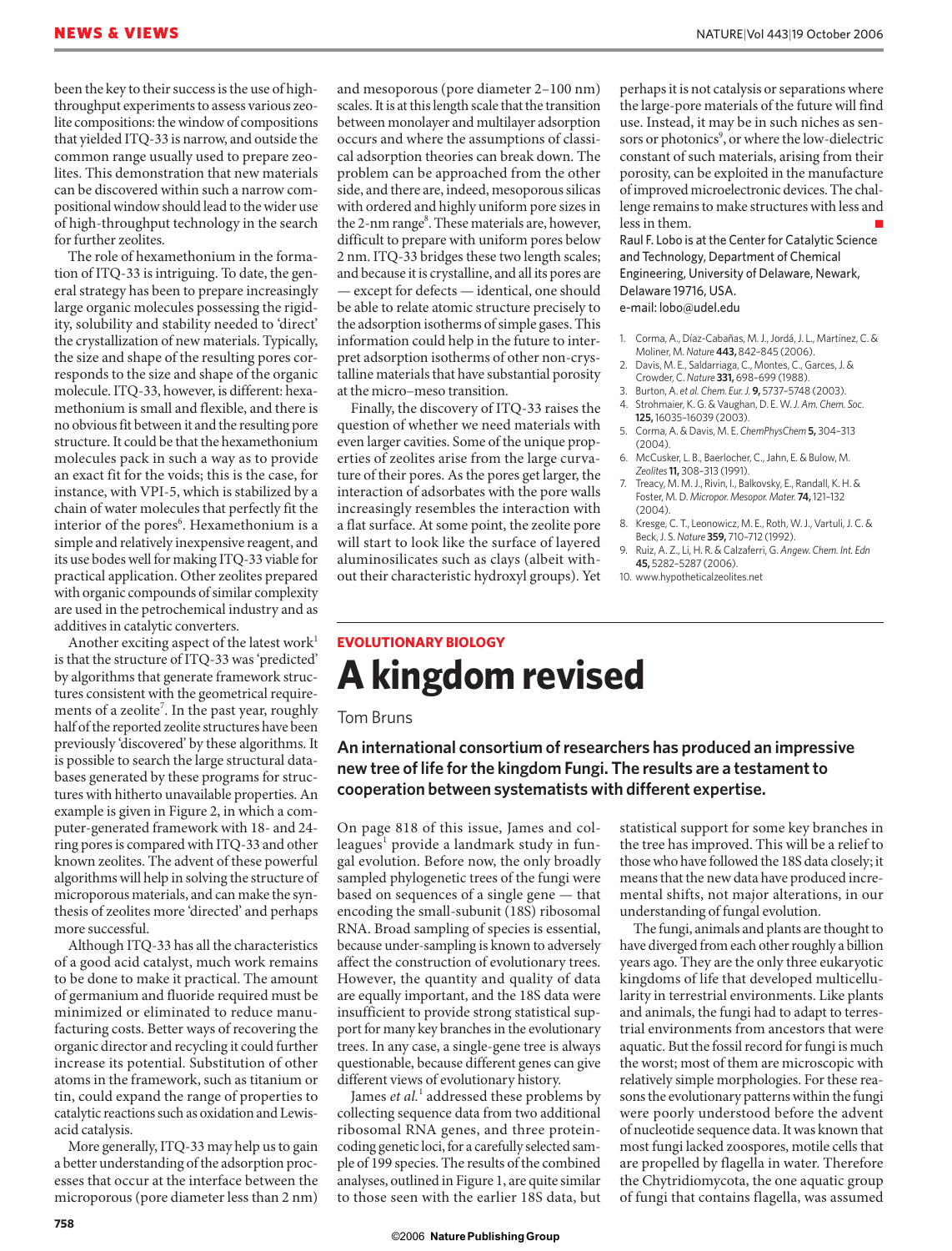

**Figure 1** | **The main branches of the kingdom Fungi. This highly simplified evolutionary tree shows the traditional phyla — Ascomycota, Basidiomycota, Glomeromycota, Zygomycota and Chytridiomycota. The Ascomycota and Basidiomycota are united as the dikarya, fungi in which part of the life cycle is characterized by cells with paired nuclei. Their closest relatives seem to be the Glomeromycota, a group that was previously included within the Zygomycota. Neither the Zygomycota nor the Chytridiomycota are monophyletic groups; instead they seem to be 'paraphyletic grades' that are grouped only by shared primitive morphologies. Also shown are the microsporidia and** *Rozella* **branches, which seem to be basal to the all other fungi. (Note that all of these branches are still in need**  of stronger statistical support. James and colleagues' much more detailed tree<sup>1</sup> appears on page 820.)

to be primitive. This has turned out to be correct but the details of the relationship are complicated.

Both the 18S data and the new multigene analyses show that the Chytridiomycota is paraphyletic — that is, it does not include all the descendants of its most recent common ancestor. But James *et al.*<sup>1</sup> show that a minimum of four independent losses of flagella has occurred; thus one of the key adaptations to the terrestrial environment has actually happened multiple times. Surprisingly, they show that one chytrid, *Olpidium brassicae* (Fig.1), may lie within the Entomophthorales, a group that includes insect parasites that lack flagella and that is usually considered a subgroup of the Zygomycota. *Basidiobolus*, traditionally a member of the Entomophthorales, had been placed within the Chytridiomycota by 18S data, but is now moved back by the multigene analysis to its more traditional place.

An interesting example of multigene support concerns the placement of the Glomeromycota. These fungi form mutualisms called mycorrhizae with the roots of most plants, and they had been considered to be members of the Zygomycota. The 18S data consistently depicted them as a distinct group closely related to the Ascomycota and Basidiomycota, but there was no statistical support for this placement*.* The multigene data, however, provide at least bayesian statistical support for the latter relationship (Fig. 1).

The most surprising result concerns *Rozella* (Fig. 2), an obscure genus that is parasitic on other Chytridiomycota. Together with the microsporidia, an enigmatic group of animal parasites, *Rozella* seems to be basal to all other sampled fungi (Fig. 1). There was no reason to expect this, and in this sense the result is reminiscent of the finding by plant systematists that an obscure tropical genus, *Amborella,* is the

sister group to all other flowering plants<sup>2</sup>. These types of result again underline the importance of which species are sampled.

The placement of the microsporidia themselves is another notable result. On the one hand, the analyses with 18S sequences originally put them at the base of the eukaryotic tree, distant from fungi, animals and plants. But this conclusion turned out to be erroneous owing to a confounding factor known as long-branch attraction. Other studies using protein-coding genes had previously placed them in the fungi, but the exact relationship was unclear because of limited sampling within the kingdom<sup>3,4</sup>. James and colleagues<sup>1</sup> have now improved the sampling dramatically, and show that the microsporidia must be either at the base of the fungal tree, within



**Figure 2** | *Rozella allomycis***. This parasite of other members of the same phylum, the Chytridiomycota, seems to be one of the most primitive fungi. Its resting sporangia (sporeproducing bodies) are approximately 18 µm across and are shown within a hypha of its host chytrid,** *Allomyces***.** 

the Chytridiomycota, or within the Entomophthorales; in addition they were able to reject eight previously theorized placements within the fungi or outside the kingdom.

There is still room for improvement in two key areas: branch support and taxon sample. Even with six gene loci, many branches remain unsupported or supported only by bayesian statistics, which may give overly optimistic assessments. For many branches it may be possible to increase support by adding additional data, and genomics will be a major contributor. Data from 29 complete fungal genomes were included in the analysis, but this sample is highly biased towards serious pathogens and model genetic systems. With the cost of sequence acquisition dropping, the number of sequenced fungal genomes will increase, and it may be possible to distribute this effort more evenly across the kingdom to provide a better evolutionary sample.

As to the second area for improvement, greater effort needs to be focused on sampling the environment for unknown fungal groups. It is estimated that the kingdom contains 1.5 million species, fewer than 5% of which have been described<sup>5</sup>. If most of the unknown species are members of well-known groups, then the current phylogenetic estimates should be largely unaffected by additional discoveries. However, some entirely new lineages have been recovered by sequence analysis of common but previously unsampled environments $6,7$ : we can't predict how such discoveries will affect our perception of fungal evolution.

The cooperation among researchers that has resulted in the new paper<sup>1</sup> is almost as impressive as the product itself. Systematics can be a fairly balkanized field, with specialists defending their turf or their analytical methods against perceived competitors<sup>8</sup>. However, cooperation has always been common among fungal researchers because the field is woefully underpopulated. The James group included both tra- $\frac{8}{9}$ ditional, morphologically based systematists, who contributed a wealth of knowledge on the  $\circ$ organisms, and molecular systematists, who supplied the methodological and analytical techniques. Even Ralph Emerson, who died in 1979, made a notable posthumous contribution: it was his culture of *Rozella*, isolated in 1947, that made the sequence acquisition for this critical branch possible. This fusion of talents was essential to ensure that the broadest possible sample of fungi was selected, and that the data were collected and analysed rigorously. The results represent a proud moment for the field, and will be in the textbooks for some time to come. R. EMERSON

Tom Bruns is in the Department of Plant and Microbial Biology, 111 Koshland Hall, University of California, Berkeley, California 94720-3102, USA. e-mail: pogon@berkeley.edu

1. James, T. Y. *et al. Nature* **443,** 818–822 (2006).

<sup>2.</sup> Qiu, Y.-L. *et al.Nature* **402,** 404–407 (1999).